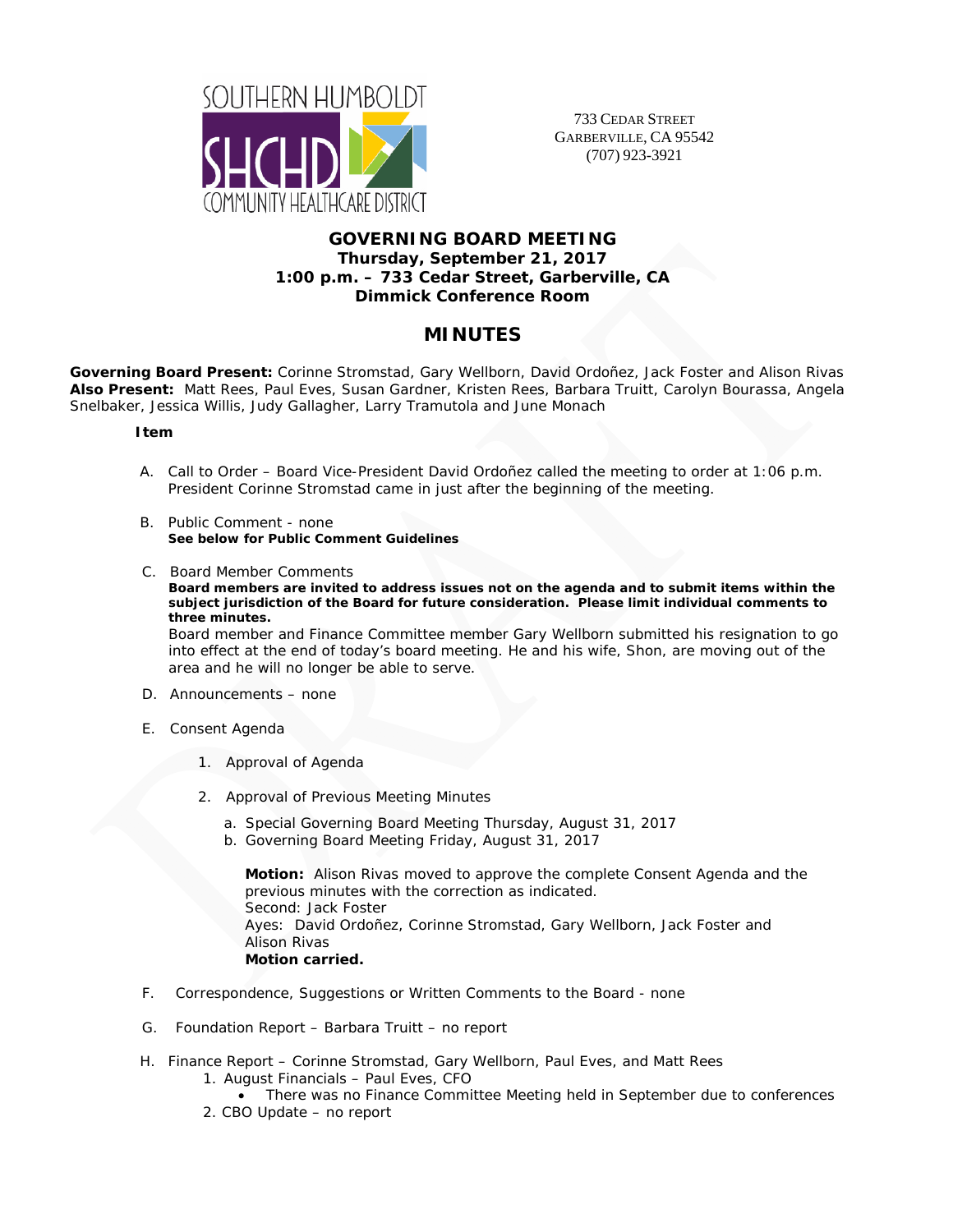#### **Item**

- 3. Chief Nursing Officer's Report CNO Judy Gallagher no report
- 4. Quality Assurance Performance Improvement Committee (QAPI) Kristen Rees
	- Kristen Rees gave a verbal report to the board regarding surveys from staff and patients.
	- The staff think they give good service and all but two patient responses were positive. The response averages were (on a scale of 1-4) between 3.7 and 3.9 generally with overall satisfaction average (scale of 1-10) being 9.23
- 5. Survey Readiness Committee (SRC) Judy Gallagher, CNO
	- We had our general acute survey August 21-25.
	- The POC was 75 pages long and staff is currently working on collecting the requested information.
	- We were cited in many areas regarding the care of one patient.
	- Judy Gallagher will continue to audit charts on a regular basis.
	- Board member David Ordoñez asked how things were going regarding the transfer requests with St. Joseph Hospital in Eureka and Redwood Memorial Hospital in Fortuna.
	- Judy said there haven't been any major issues lately and we have an upcoming meeting on October 18 with them and plan on meeting quarterly.
- I. Administrator's Report Matt Rees, CEO
	- 1. Department Updates none
	- 2. Strategic Plan Update
		- Larry Tramutola and June Monach, from Tramutola LLC, were there to answer questions about their plan to help pass the parcel tax in June 2018.
		- Tramutola said they had two very productive meetings with Foundation Director Barbara Truitt and COO Kent Scown.
		- This District is a very unique case with the parcel tax.
		- In order to make sure it passes in June, we have a lot of work to do in a very short time.
		- Some of the things Tramutola and Monach said were very important include:
			- Stabilizing the District
				- Raising funds for a new hospital
			- Increasing our human contact with as many people as possible on an ongoing basis by focusing on talking to 20 people per day and listening to what they have to say
			- Only 1,967 of the over 3,000 registered voters mailed in ballots in May. We need to find out how those 1,967 voted.
		- An organized group needs to make phone calls asking the following questions:
			- Do you remember how you voted?
			- If you knew a new measure would not raise taxes, over what you are currently paying, how would you vote?
			- Do you have an email address or anyone else in your household we can speak to?
		- Tramutola said we need to have a positive and personal approach, not a specific script when talking to people.
		- EMRL's ads need to focus around the ER because most people will want an ER in their community.
		- The general consensus with many people is that there is nothing to worry about and that we will always have an ER and hospital no matter what happens.
		- Tramutola stressed that non-slick propaganda is better and we should stay away from the postcard-type mailing like last May.
		- He said that people may not believe the seismic story considering this is a onestory building and we have already spent a lot of money to retrofit it.
		- He also said that two no votes cancel out one yes vote so we need to turn the no votes into yes votes.
		- June Monach said it is very important that people realize we are reaching out to them and that we care about what they have to say.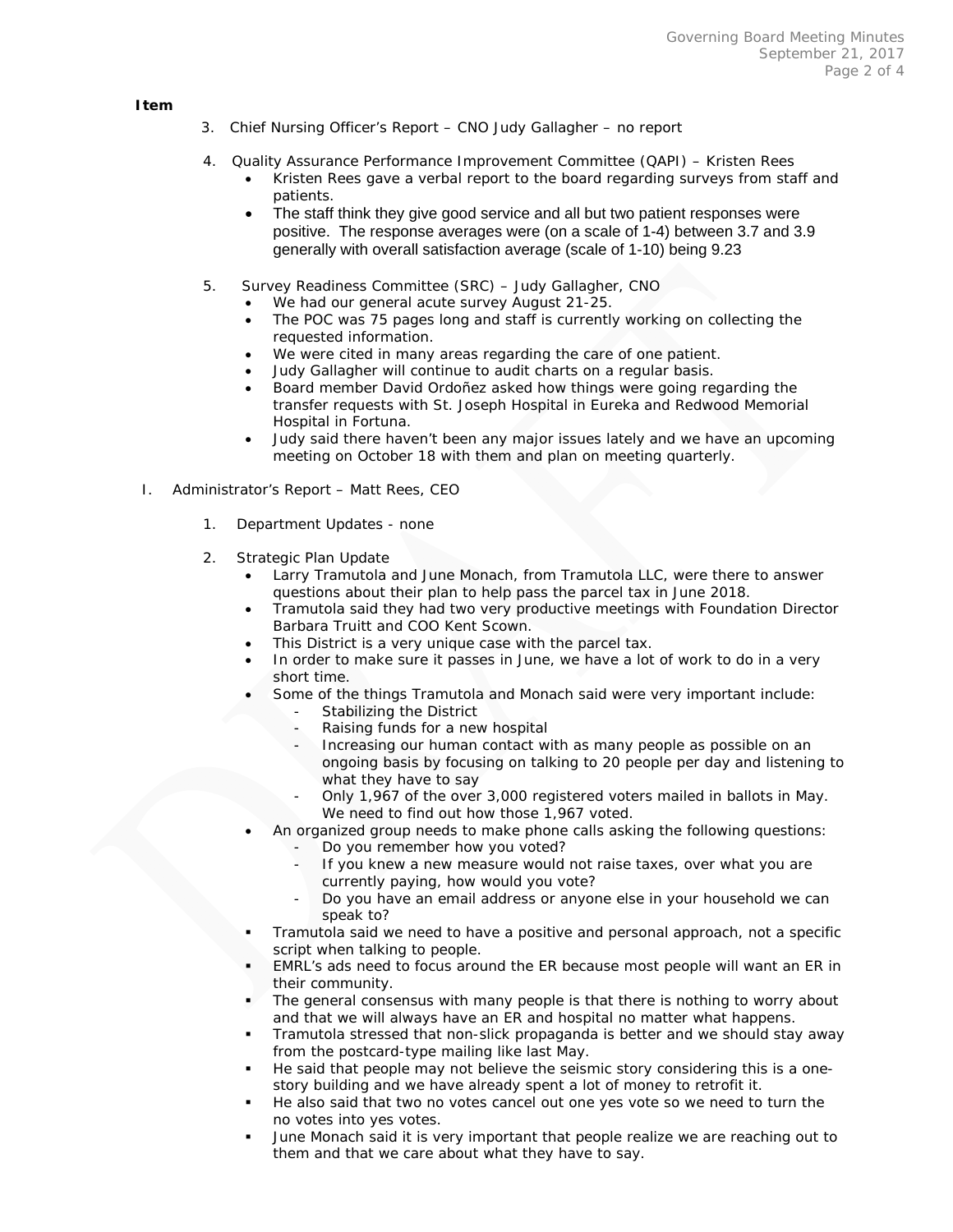**Item** 

- The new legislation requiring a 51% majority instead of two-thirds to pass a tax will not help us. And in fact, according to our attorney Colin Coffey, if we are one of the first to use this new percentage, we will definitely be challenged in court and it will be a very expensive process.
- Board President Corinne Stromstad said she felt that people didn't understand that when we said there would be no hospital if we don't build a new facility, this also means no ER, no lab, no radiology and no skilled nursing.
- Board member Gary Wellborn asked how many no votes we received from the Blocksburg area. It was 102.
- He also asked how many employees we have and what our annual payroll is. Paul Eves said we have 92 employees, with 75 of those being fulltime. Our payroll is \$4.3 million per year.
- Outreach coordinator Jessica Willis said she is very happy to see the direction we are going and is encouraged that the tax will pass in June.
- Tramutola suggested we not use SoHum in our name or messaging. President Stromstad agreed and said it makes us sound like the armpit of the Humboldt County. Both Jessica Willis and Angela Snelbaker from the Outreach department said the term SoHum doesn't bother them at all.
- He said we have a lot of work to do, but that we are all in this together and we need to get going right away.
- K. Old Business none
- L. New Business
	- 1. Mobile Physician App Matt Rees
		- Rees presented a PowerPoint presentation on VSee, a mobile physician application patients can use on their phones or other electronic devises.
		- They would be able to talk to a physician via their devices without having to come in to the clinic or ER.
		- Once the physician assesses their needs recommendations can be made as to whether they need to be seen in person, given antibiotics or other medications as prescribed, or if they should just give it some time and see if the problem resolves on its own.
		- Board members felt like it would be a good idea to use our providers.
		- Rees asked the board to approve a \$50,000 budget for the new program.

**Motion:** Jack Foster moved to approve the budget of \$50,000 for the VSee physician program.

Second: Alison Rivas

Ayes: David Ordoñez, Corinne Stromstad, Gary Wellborn, Jack Foster and Alison Rivas

**Motion carried.** 

- 2. Corporate Compliance Plan Diane Meredith-Gordon
	- The board reviewed the Corporate Compliance Plan as submitted by Diane Meredith-Gordon with CNO Judy Gallagher as the corporate compliance officer.
	- The schedule proposed would be as follows:
		- a. September board meeting the board approves the plan
		- b. October/November board meeting private session with a 20 minute training with Q&A to the board on their role and familiarity with the compliance plan
		- c. October/November training for employees and providers is accomplished
		- d. October/November compliance committee is set up
		- e. October/November hand off to HR and the compliance committee on corporate compliance training and maintenance is completed

**Motion:** David Ordoñez made a motion to approve the Corporate Compliance Plan as submitted. Second: Jack Foster

Ayes: David Ordoñez, Corinne Stromstad, Gary Wellborn, Jack Foster and Alison Rivas **Motion carried.**